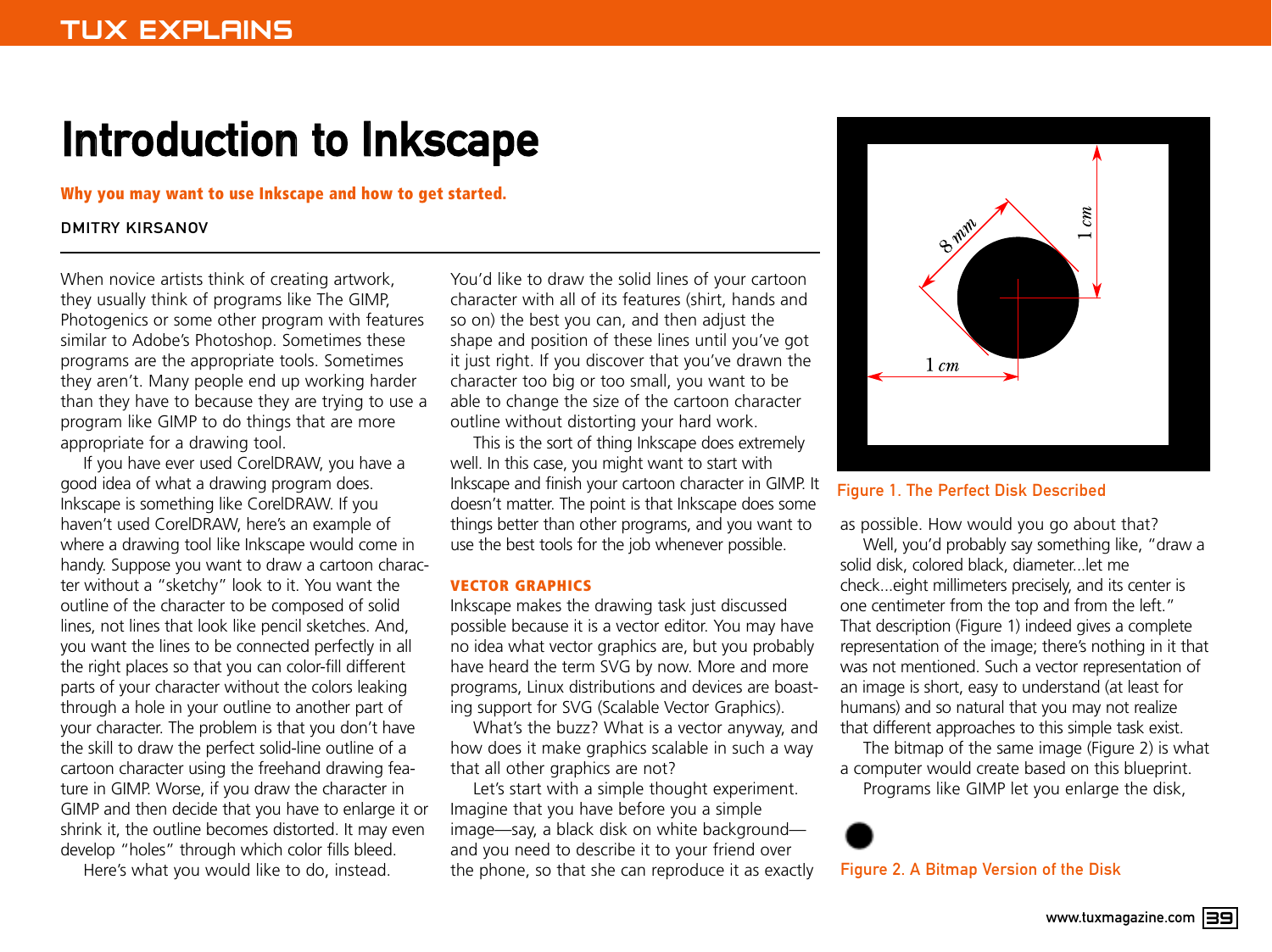but the end result is less perfect than the original. You can improve the end result by using anti-aliasing, but even an anti-aliased version can never be as good as the vector-based original disk.

#### **VECTOR SCALABILITY**

In the vector blueprint of the black disk image, you can easily replace millimeters with meters and draw the perfectly round disk the size of your backyard with no loss of quality. When you have a bitmap, however, scaling it up inevitably produces jaggies and that annoying pixelated look—because you are, in fact, scaling the pixels, not the image.

The point is that if you stick with vector graphics for your circle, you don't have to redefine the size and start from scratch to get a perfect circle. You can expand the original or shrink it without losing any of the fidelity of the original circle. You do not need to do any anti-aliasing or perform any other tricks. That's why scalable vector graphics are called scalable. They scale up or down without distortion.

If you still want to have a bitmap image when you're done, it's easy to convert an SVG image to a bitmap. This is called rasterization. Although it is easy to go from vector to bitmap, it's not easy to go from bitmap to vector.

In a way, the difference between vector and bitmap is similar to that between the source code and a compiled binary of a program. Source is for humans; binary is for computers. Source is the "idea" of the program; binary is a specific "implementation". The entire Open Source movement grows from the premise that you can make this world a better place by sharing ideas, not implementations. Can we apply the same principle to sharing images too?

#### **WHY SVG?**

The idea of vector representation of images is not

new. In fact, it may be even older than the concept of a bitmap. However, until recently, vectors were used mostly in professional design workflow, whereas the images on the Web and on typical end users' desktops were almost exclusively bitmaps.

One reason for that was the lack of a single, universally applicable and universally accepted, vector graphics standard. PostScript, PDF and Flash are all vector formats, but they are specialized and therefore limited in various ways. Here's where SVG's promise lies: a modern XML-based language, created by the W3C, can certainly give a huge impetus to the use of vector graphics everywhere. SVG [\(http://www.w3.org/Graphics/SVG\)](http://www.w3.org/Graphics/SVG) is a powerful (some would say overpowered) language with provisions not only for geometric shapes but lots of other things—gradients, filters (including blur), pattern fills, fonts and even animation.

Of course, SVG can't replace bitmaps outright, if only because not all graphics can be represented as vectors. This works fine for disks and other geometric shapes, but what about photographs, for example? Well, for one thing, a powerful modern vector language such as SVG *can* do amazingly photorealistic graphics. And for another, SVG can *embed* bitmaps into its vector image, treating them just like any other object (for example, you can overlay an embedded bitmap with vector captions and callouts, which is what I did in Figure 3).

But perhaps the more serious obstacle in the way of SVG is users' inertia. As mentioned previously, many people tend to think in bitmap by default, even when vector makes much more sense. Say "computer graphics", and more often than not you'll hear "Photoshop" or "GIMP" in response. Yet among the images that a typical user deals with daily, perhaps only digital photos require strictly bitmap processing. All the rest—

drawings, logos and Web graphics, diagrams and flowcharts, headings and clip art, postcards and wedding invitations, even random scribbles—is much easier and more natural to do in vector.

It's difficult, however, to evangelize about the vector bliss when the only decent vector graphics tools (such as Illustrator, CorelDRAW and Xara X) are limited to Windows and/or Mac, use proprietary formats and are quite expensive. Fortunately, this has changed recently with the advent of Inkscape [\(http://www.inkscape.org\)](http://www.inkscape.org)—a free multiplatform vector editor with SVG as its native format. In its latest version (0.42 at the time of this writing), Inkscape has become seriously powerful and very usable.

#### **INKSCAPE**

The interface of Inkscape (Figure 3) is easy for newbies. The big bright buttons in the vertical toolbar on the left are inviting—and, more importantly, they do exactly what you think they do. Click on the blue rectangle, then draw on the canvas—you get blue rectangles. Click on the red ellipse and drag—you get red circles and ellipses. Fun!

But the real fun of vector graphics is not drawing; it's "editing".

Create some rectangles and disks as described above. Click on the topmost button (with an arrow) on the vertical toolbar—it's called the Selector tool—and then click on any of the objects (rectangles or ellipses) you just created. Immediately that object becomes selected—you see it framed in a dashed box, and eight handles appear around it. A selection can contain any number of objects; use Shift-click or drag objects around with the Selector tool and watch the status bar at the bottom of the window, which tells you how many objects and of what kind you have in selection.

Think of what you've done. If you've ever had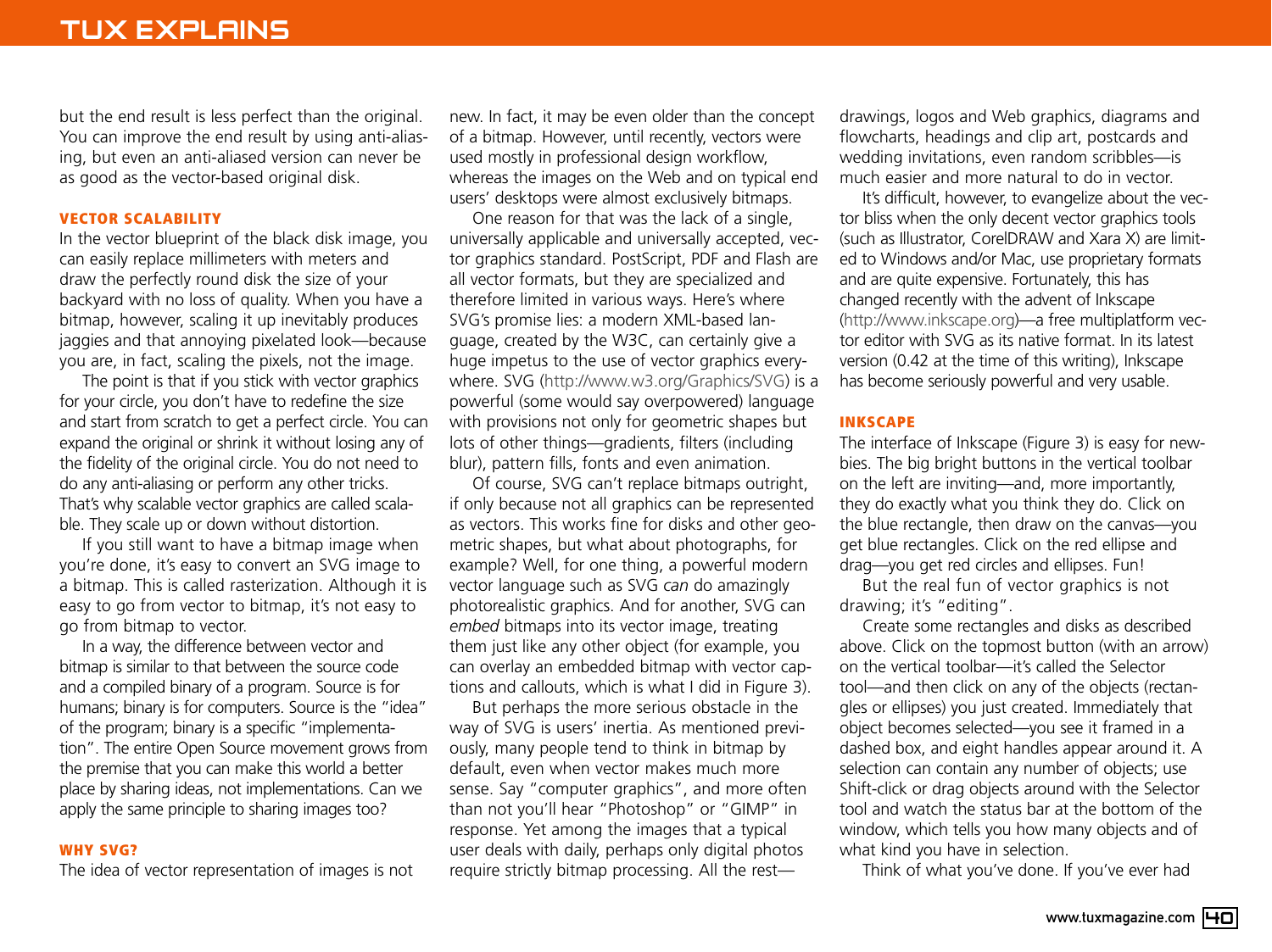# TUX EXPLAINS



some experience with bitmap editors such as Photoshop, you may know how difficult it often is to separate something (for example, a human silhouette) from the background, and how poor the results can be. With vectors, all you need to do (in most cases) is a single click. Objects in a vector image are never merged or flattened; the drawing always remembers what it consists of. It's like putting each single stroke and shape onto a layer of its own, except that it's done automatically for you.



Figure 5. Rotating an Object

So what can you do to a selected object? A lot. You easily can drag it around to wherever you like, and you can stretch or scale it to any size by dragging the handles (Figure 4).

If you click the object again, the handles change and you can rotate the object (Figure 5). You can also easily skew the object.

Don't like the color? Use the Fill and Stroke dialog to change it. You can bring up this dialog by rightclicking on the object and selecting Fill and Stroke from the pop-up menu. You should see a dialog like the one in Figure 6. There are several ways to change the color. You can play with the sliders in the default tab, or try some of the other tabbed tools.

The Fill and Stroke dialog also lets you change the opacity of the selected object. You can change the stacking order (or z-order as it's usually called)